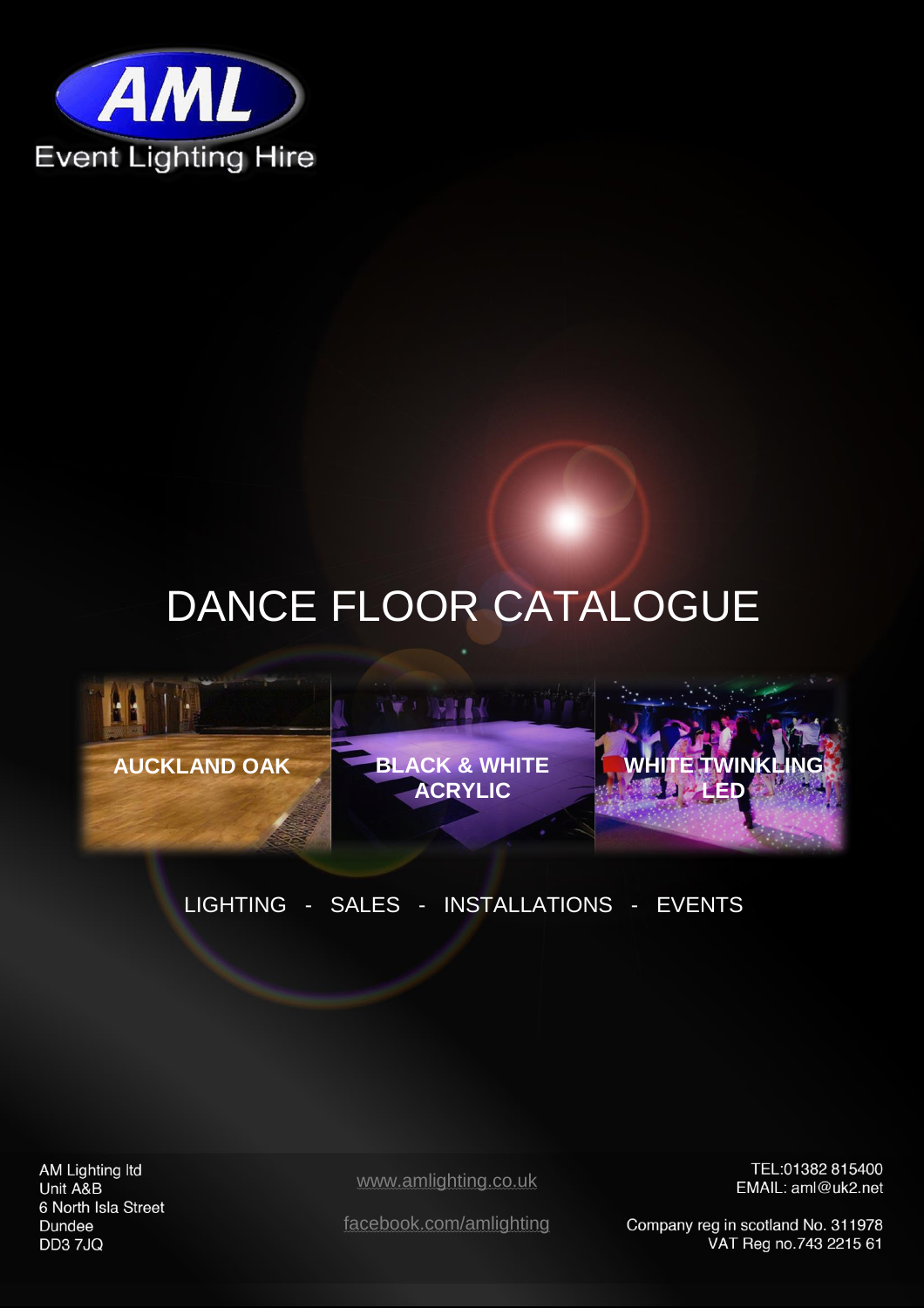## **White Twinkling LED Floor**

- ALL PRICES SHOWN IN GBP & INCLUDE VAT, LAYING LIFTING
- DELIVERY CHARGES APPLY (90P PER MILE TRAVELLED)
- ADDITIONAL CHARGES MAY APPLY IF ACCESS IS CONSIDERED DIFFICULT (CARRYING UP STAIRS ETC)

<span id="page-1-0"></span>

| <b>L\W</b> | 10  | 12  | 14  | 16  | 18  | 20   | 22  | 24   | 26  | 28   | 30   |
|------------|-----|-----|-----|-----|-----|------|-----|------|-----|------|------|
| 10         | 204 | 246 | 270 | 312 | 348 | 372  | 414 | 450  | 468 | 522  | 540  |
| 12         | 246 | 300 | 330 | 372 | 402 | 450  | 492 | 540  | 562 | 605  | 648  |
| 14         | 270 | 330 | 390 | 432 | 468 | 522  | 576 | 624  | 655 | 706  | 756  |
| 16         | 312 | 372 | 432 | 492 | 540 | 600  | 660 | 714  | 749 | 806  | 864  |
| 18         | 348 | 402 | 468 | 540 | 606 | 672  | 738 | 780  | 842 | 907  | 972  |
| 20         | 372 | 450 | 522 | 600 | 672 | 720  | 792 | 864  | 936 | 1008 | 1080 |
| 22         | 414 | 492 | 576 | 660 | 738 | 792  | 870 | 954  |     |      |      |
| 24         | 450 | 540 | 624 | 714 | 780 | 864  | 954 | 1038 |     |      |      |
| 26         | 468 | 562 | 655 | 749 | 842 | 936  |     |      |     |      |      |
| 28         | 522 | 605 | 706 | 806 | 907 | 1008 |     |      |     |      |      |
| 30         | 540 | 648 | 756 | 864 | 972 | 1080 |     |      |     |      |      |

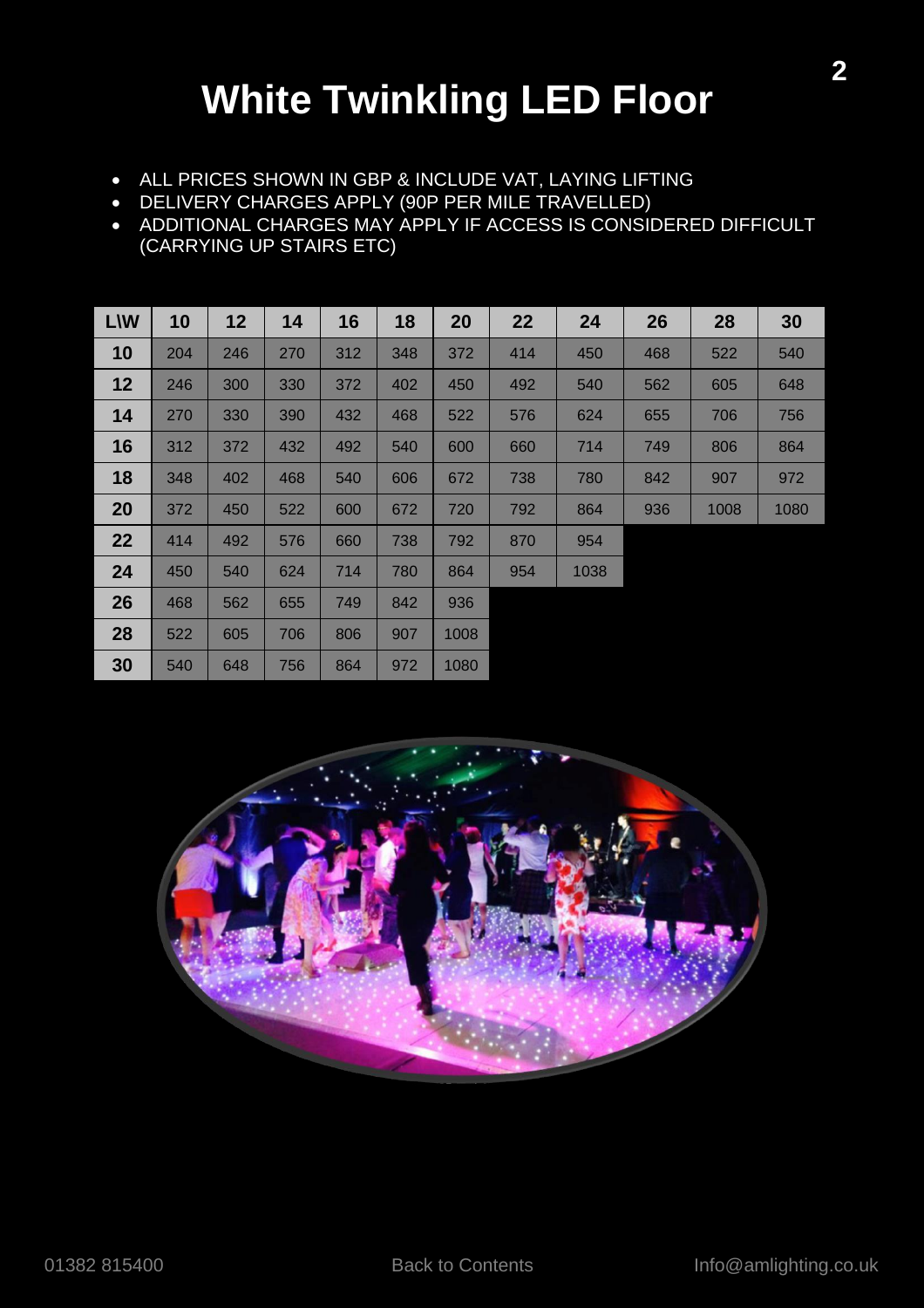### <span id="page-2-0"></span>**Black or White Acrylic Dance Floor**

- ALL PRICES SHOWN IN GBP & INCLUDE VAT, LAYING LIFTING
- DELIVERY CHARGES APPLY (90P PER MILE TRAVELLED)
- ADDITIONAL CHARGES MAY APPLY IF ACCESS IS CONSIDERED DIFFICULT (CARRYING UP STAIRS ETC)

| <b>L\W</b> | 10  | 12  | 14  | 16  | 18   | 20   | 22   | 24   | 26   | 28   | 30   | 32   | 34   | 36   | 38   | 40   |
|------------|-----|-----|-----|-----|------|------|------|------|------|------|------|------|------|------|------|------|
| 10         | 168 | 192 | 222 | 252 | 282  | 312  | 348  | 378  | 408  | 438  | 468  | 480  | 510  | 540  | 570  | 600  |
| 12         | 192 | 234 | 264 | 300 | 336  | 378  | 414  | 450  | 468  | 504  | 540  | 576  | 612  | 648  | 684  | 720  |
| 14         | 222 | 264 | 306 | 348 | 390  | 432  | 480  | 504  | 546  | 588  | 630  | 672  | 714  | 756  | 798  | 840  |
| 16         | 252 | 300 | 348 | 390 | 432  | 480  | 540  | 576  | 630  | 672  | 720  | 768  | 816  | 864  | 912  | 960  |
| 18         | 282 | 336 | 390 | 432 | 492  | 540  | 594  | 624  | 678  | 732  | 780  | 828  | 882  | 936  | 984  | 1038 |
| 20         | 312 | 378 | 432 | 480 | 540  | 594  | 654  | 702  | 756  | 810  | 864  | 960  | 1020 | 1080 | 1098 | 1152 |
| 22         | 348 | 414 | 480 | 528 | 594  | 654  | 696  | 762  | 828  | 888  | 954  | 1056 | 1122 | 1140 | 1206 | 1272 |
| 24         | 378 | 450 | 505 | 596 | 624  | 702  | 762  | 834  | 900  | 972  | 1038 | 1152 | 1176 | 1038 | 1314 | 1386 |
| 26         | 408 | 468 | 546 | 630 | 678  | 756  | 828  | 900  | 978  | 1050 | 1170 | 1200 | 1272 | 1350 | 1422 | 1434 |
| 28         | 438 | 504 | 588 | 672 | 732  | 810  | 888  | 972  | 1050 | 1176 | 1212 | 1290 | 1314 | 1392 | 1470 | 1548 |
| 30         | 468 | 540 | 630 | 720 | 780  | 864  | 954  | 1038 | 1170 | 1212 | 1296 | 1380 | 1410 | 1494 | 1578 | 1656 |
| 32         | 480 | 576 | 672 | 768 | 828  | 960  | 1056 | 1152 | 1200 | 1290 | 1380 |      |      |      |      |      |
| 34         | 510 | 612 | 714 | 816 | 882  | 1020 | 1122 | 1176 | 1272 | 1314 | 1410 |      |      |      |      |      |
| 36         | 540 | 648 | 756 | 864 | 936  | 1080 | 1140 | 1038 | 1350 | 1392 | 1494 |      |      |      |      |      |
| 38         | 570 | 684 | 798 | 912 | 984  | 1098 | 1206 | 1314 | 1422 | 1470 | 1578 |      |      |      |      |      |
| 40         | 600 | 720 | 840 | 960 | 1038 | 1152 | 1272 | 1386 | 1434 | 1548 | 1656 |      |      |      |      |      |

*Patterns Can be made by incorporating White & Black Acrylic panels*

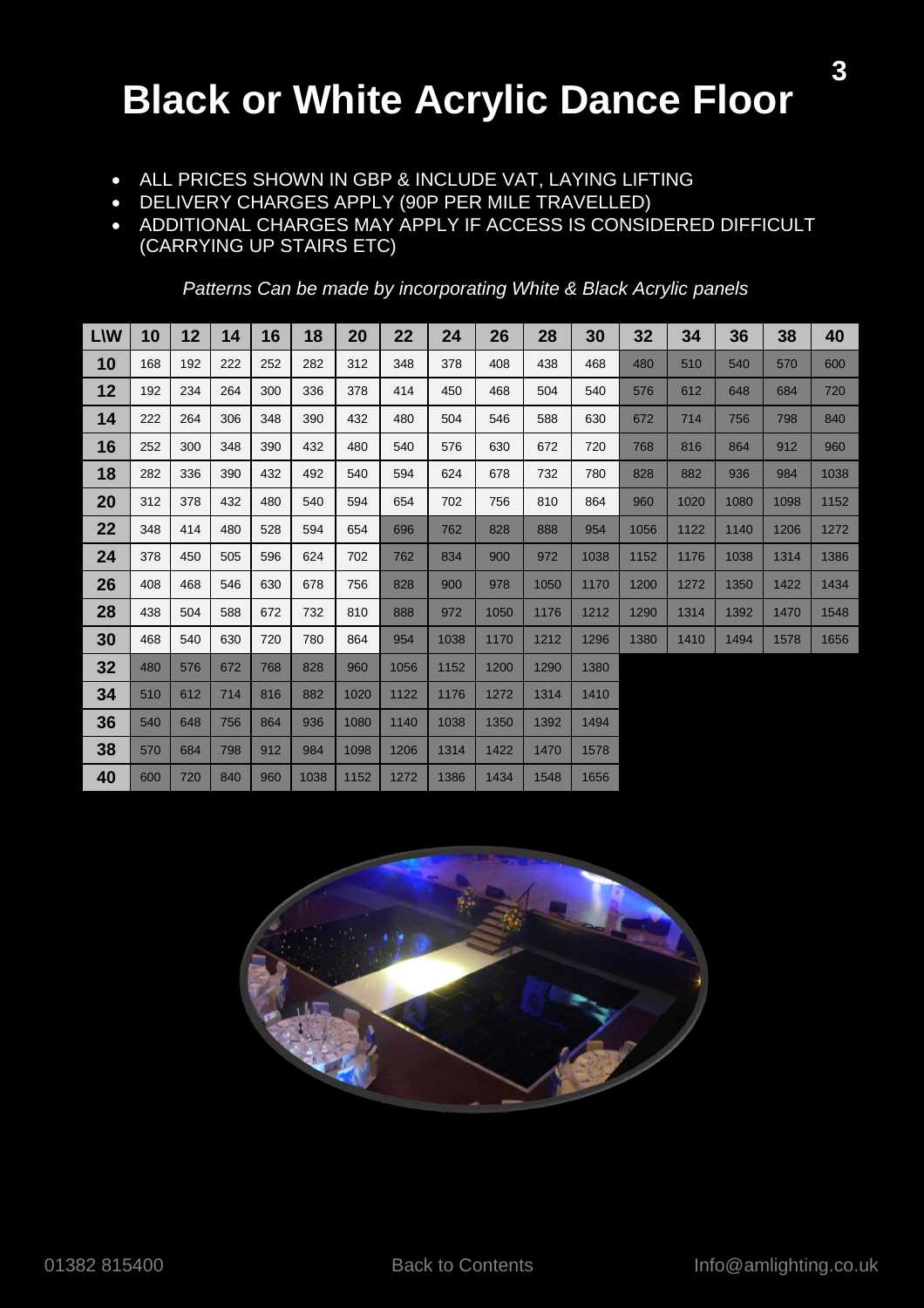### **Auckland Oak Dance Floor**

- <span id="page-3-0"></span>ALL PRICES SHOWN IN GBP & INCLUDE VAT, LAYING LIFTING
- DELIVERY CHARGES APPLY (90P PER MILE TRAVELLED)
- ADDITIONAL CHARGES MAY APPLY IF ACCESS IS CONSIDERED DIFFICULT (CARRYING UP STAIRS ETC)

| L/W             | $6\phantom{1}6$ | 9   | 12  | 15  | 18  | 21  | 24  | 27  | 30  |
|-----------------|-----------------|-----|-----|-----|-----|-----|-----|-----|-----|
| $6\phantom{1}6$ | 36              | 54  | 72  | 86  | 103 | 121 | 138 | 156 | 173 |
| 9               | 54              | 78  | 104 | 130 | 156 | 181 | 207 | 233 | 259 |
| 12              | 72              | 104 | 138 | 173 | 207 | 242 | 276 | 311 | 346 |
| 15              | 86              | 130 | 173 | 216 | 259 | 302 | 346 | 389 | 432 |
| 18              | 103             | 156 | 207 | 259 | 311 | 363 | 415 | 467 | 518 |
| 21              | 121             | 181 | 242 | 302 | 363 | 423 | 484 | 544 | 605 |
| 24              | 138             | 207 | 276 | 346 | 415 | 484 | 553 | 622 | 691 |
| 27              | 156             | 233 | 311 | 389 | 467 | 544 | 622 | 700 | 778 |
| 30              | 173             | 259 | 346 | 432 | 518 | 605 | 691 | 778 | 864 |

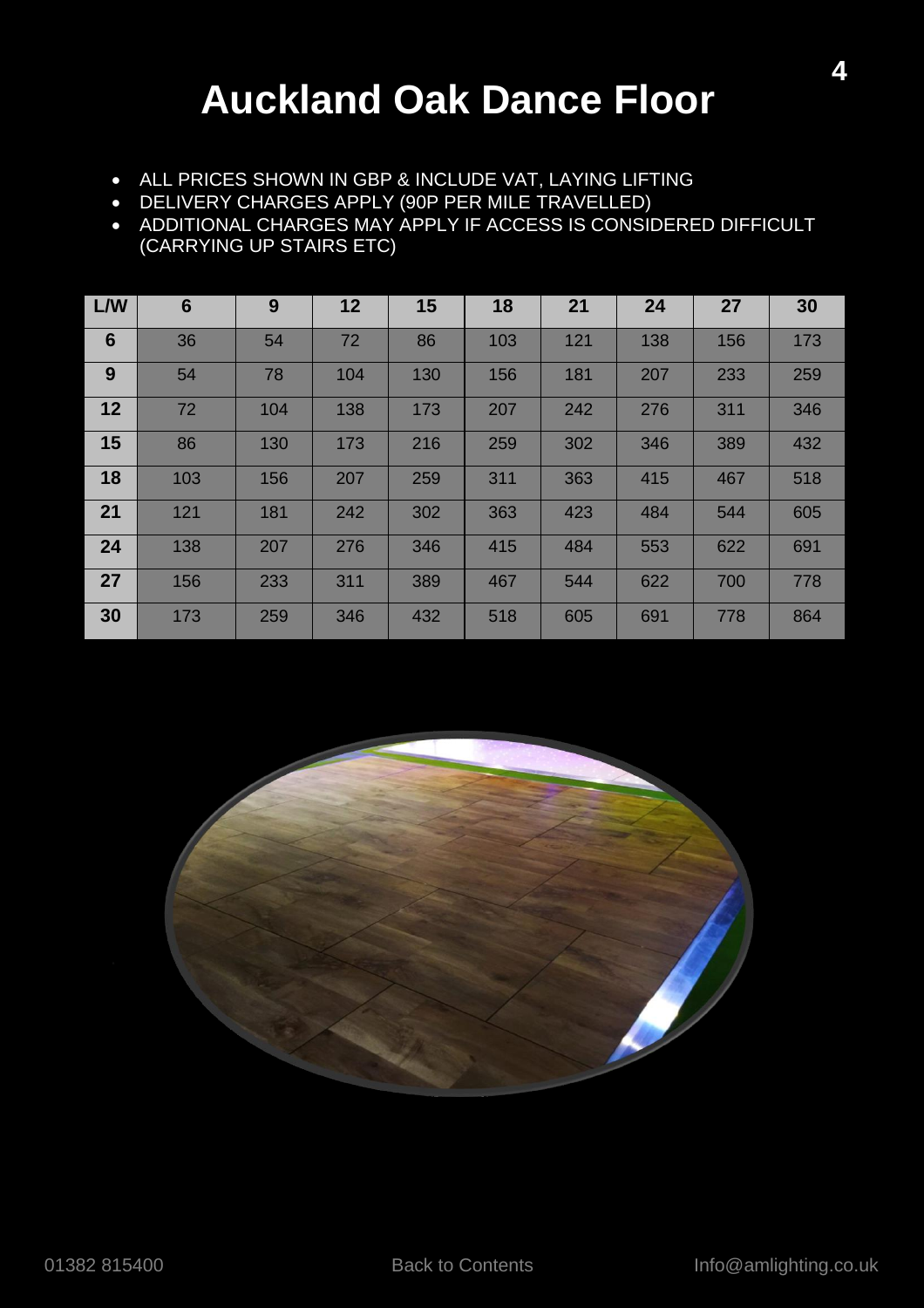## AM Lighting Limited Terms & Conditions

#### **1. Definitions**

A. The company AM Lighting Limited letting the equipment on hire is hereinafter referred to as the "OWNER" and this expression includes its successors.

B. The "HIRER" is the company, firm or person taking the Owner's Equipment on hire and its expression includes his successors or personal representatives.

C. "EQUIPMENT" shall include any lighting, sound, truss or special effect or part thereof and any attachments, leads or any other thing under the hire contract.

D. "HIRE RATE" shall be the rate of hire for the equipment as

provided on the Hire Contract and subject to the provisions of these Terms and Conditions of Hire.

#### **2. Acceptance**

A. The Hirer's order, whether oral or in writing from the supply of equipment shall be construed as an expressed acceptance of these Terms and Conditions and in so far as any provision of the Hirer's said order be inconsistent therewith these Terms and Conditions of Hire shall be deemed to prevail.

B. Any variations in the Contract shall be in writing.

C. The Hirer warrants to the Owner that no representations have been made to hire concerning the equipment and in particular its suitability for any particular purpose or for work in any particular place and that in entering into this Contract the Hirer does not rely upon any such representation and has satisfied himself independently upon all such matters and accordingly the Hirer shall seek no relief in respect of

any such representation and in particular shall bring no proceedings for misrepresentation whether under the Misrepresentation Act 1967 or otherwise.

#### **3. Commencement of Hire**

Subject to the other provisions of the Hire Contract, the Owner shall supply the equipment on the collection or installation date. The period of Hire shall start on such collection or installation. Hire charges shall commence on collection or installation unless otherwise stated on the Hire Contract.

#### **4. Hirer's Liability for loss or damage**

A. The Hirer accepts full responsibility to the Owner for loss or damage to or destruction of the equipment suffered during the period of hire from whatever cause the same may arise and is fully responsible to the Owner for the safe keeping of the equipment and its return in equal order to

the Owner at the end of the hire.

B. The Hirer accepts all liability and responsibility in respect of and shall fully and completely indemnify the Owner against all third party claims and losses however arising in respect of damage to or loss or destruction of any property or in respect of the personal injury or death of anybody in

any way caused by or relating to the equipment or its use.

C. The owner shall not be liable to the Hirer in respect of any damage to or loss or destruction of the property of the Hirer nor in respect of the personal injury or death of the Hirer or his employees or contractors or other persons in any way caused by or relating to the equipment or its use howsoever such damage, loss destruction, injury or death shall be caused.

#### **5. Owners Obligation**

A. The Owner shall ensure that at the commencement of the Hire the equipment shall be of sound construction and in working order.

B. Equipment using electric lamps will be tested and working and the Owner cannot be held responsible for lamp failure (it is suggested the Hirer purchases spare lamps which will be refunded after the Hire period if unused).